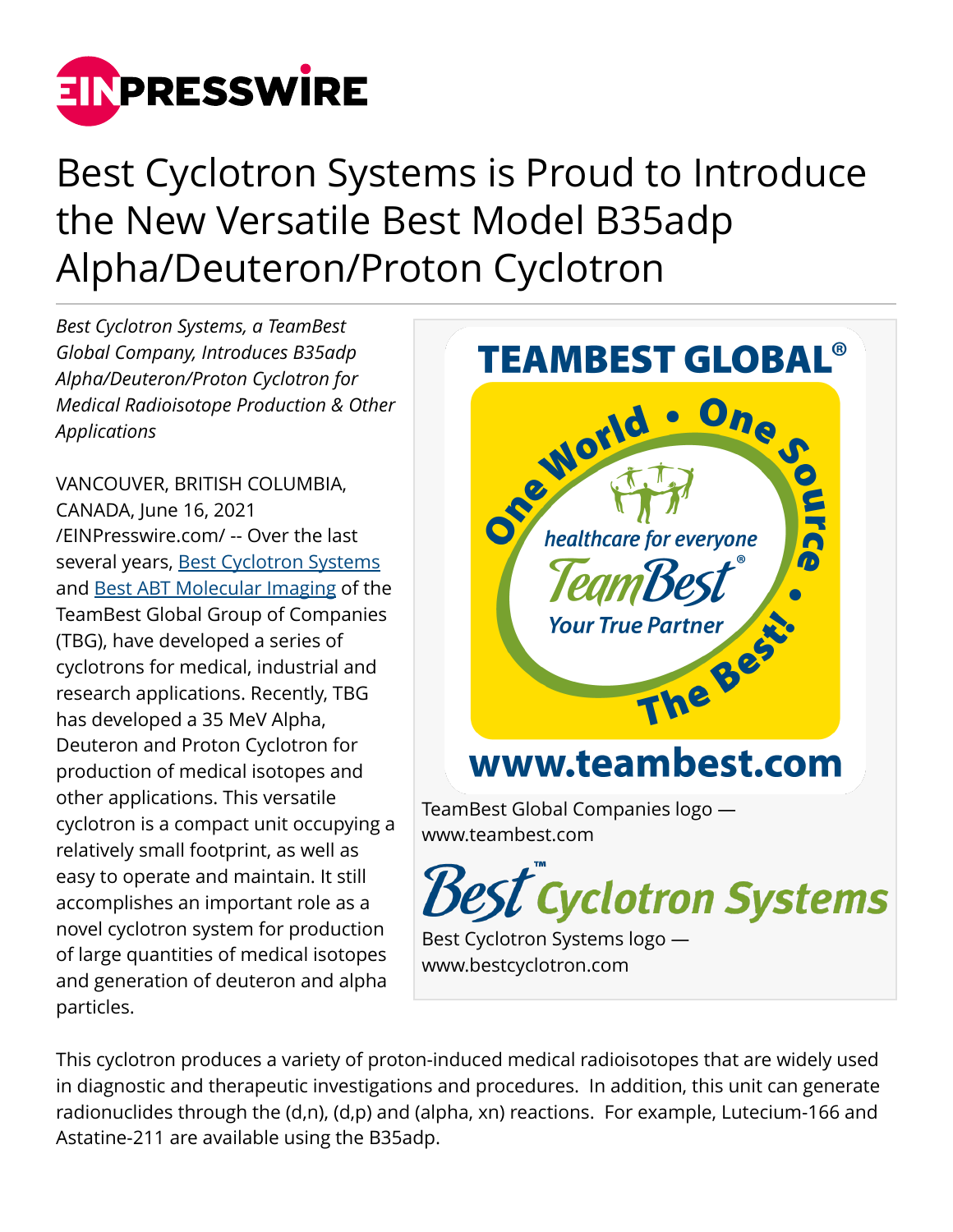Some of the characteristics of B35adp are given below:

– Proton Particle Beam: 30 MeV Energy, 500 µA Beam Current – Deuteron Particle Beam: 15 MeV Energy, 250 µA Beam Current – Alpha Particle Beam: 35 MeV Energy, 100 µA Beam Current<sup>[]</sup>

The alpha beam is designed with a higher energy so that encapsulated targets may be used for Astatine-211 production — thus, isolating the alphaemitting radioisotope while maximizing the production yield.

The B35adp accesses the family of production targets that TeamBest Global offers for the B35 cyclotron. Production sequences are automatic and coordinated with the synthesis protocols.

Maintenance and service monitoring are performed from the TBG Cyclotron Team on a regular basis.

TBG will customize this cyclotron to suit medical/industrial/research application needs and requirements.

TeamBest Global (TBG) Companies and Best Cure Foundation (BCF) are planning to establish hundreds of cyclotrons and other systems worldwide for Radioisotope Production, Research, Green Energy, etc., and operate them for more efficient Medical

## Best ABT **Molecular Imaging**

Best ABT Molecular Imaging logo www.bestabt.com



NEW Best Model B35adp Alpha/Deuteron/Proton Cyclotron



Diagnosis/Treatment/Research and Green Energy Developments.

For more information about the Best Model B35adp, other cyclotrons and products from [TeamBest Global Companies,](http://www.teambest.com) Best Cyclotron Systems, Best ABT Molecular Imaging and Best Cure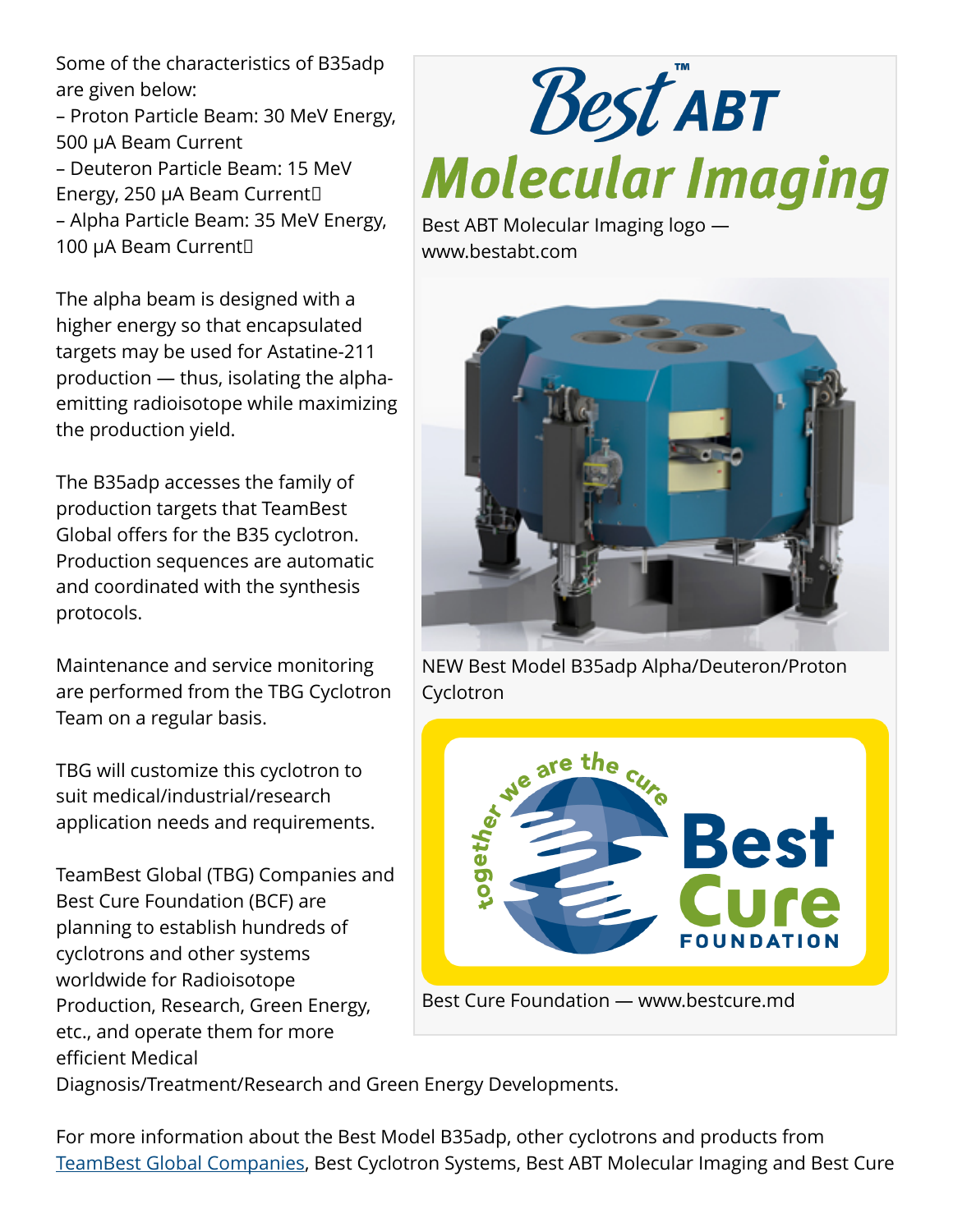Foundation, please visit: [www.teambest.com](http://www.teambest.com) [www.bestcyclotron.com](http://www.bestcyclotron.com) [www.bestabt.com](http://www.bestabt.com) [www.bestnomos.com](http://www.bestnomos.com) [www.bestcure.md](http://www.bestcure.md)

Related links: June 15, 2021 Press Release: [https://www.einpresswire.com/article/543900604/best-abt-best-cyclotron-systems-of-teambest](https://www.einpresswire.com/article/543900604/best-abt-best-cyclotron-systems-of-teambest-global-introduce-a-new-novel-b3d-low-energy-proton-deuteron-cyclotron)[global-introduce-a-new-novel-b3d-low-energy-proton-deuteron-cyclotron](https://www.einpresswire.com/article/543900604/best-abt-best-cyclotron-systems-of-teambest-global-introduce-a-new-novel-b3d-low-energy-proton-deuteron-cyclotron)

June 14, 2021 Press Release: [https://www.einpresswire.com/article/543583700/best-cyclotron-systems-a-teambest-global](https://www.einpresswire.com/article/543583700/best-cyclotron-systems-a-teambest-global-company-announces-new-100-mev-variable-energy-cyclotron-proton-therapy-system)[company-announces-new-100-mev-variable-energy-cyclotron-proton-therapy-system](https://www.einpresswire.com/article/543583700/best-cyclotron-systems-a-teambest-global-company-announces-new-100-mev-variable-energy-cyclotron-proton-therapy-system)

June 10, 2021 Press Release:

[https://www.einpresswire.com/article/543378171/best-cyclotron-systems-a-teambest-global](https://www.einpresswire.com/article/543378171/best-cyclotron-systems-a-teambest-global-company-announces-upgrade-of-their-best-35-70-mev-proton-cyclotron-to-1000-a)[company-announces-upgrade-of-their-best-35-70-mev-proton-cyclotron-to-1000-a](https://www.einpresswire.com/article/543378171/best-cyclotron-systems-a-teambest-global-company-announces-upgrade-of-their-best-35-70-mev-proton-cyclotron-to-1000-a)

June 7, 2021 Press Release:

[https://www.einpresswire.com/article/542980693/best-cyclotron-systems-is-introducing-a-new-](https://www.einpresswire.com/article/542980693/best-cyclotron-systems-is-introducing-a-new-15-to-35-mev-variable-energy-high-current-proton-cyclotron)[15-to-35-mev-variable-energy-high-current-proton-cyclotron](https://www.einpresswire.com/article/542980693/best-cyclotron-systems-is-introducing-a-new-15-to-35-mev-variable-energy-high-current-proton-cyclotron)

June 3, 2021 Press Release:

[https://www.einpresswire.com/article/542873405/best-cyclotron-systems-is-introducing-a-new-6-](https://www.einpresswire.com/article/542873405/best-cyclotron-systems-is-introducing-a-new-6-15-mev-compact-high-current-variable-energy-proton-cyclotron) [15-mev-compact-high-current-variable-energy-proton-cyclotron](https://www.einpresswire.com/article/542873405/best-cyclotron-systems-is-introducing-a-new-6-15-mev-compact-high-current-variable-energy-proton-cyclotron)

June 2, 2021 Press Release:

[https://www.einpresswire.com/article/542779591/best-abt-a-teambest-global-company](https://www.einpresswire.com/article/542779591/best-abt-a-teambest-global-company-introduces-best-sub-compact-model-200-self-shielded-cyclotron-for-radioisotopes)[introduces-best-sub-compact-model-200-self-shielded-cyclotron-for-radioisotopes](https://www.einpresswire.com/article/542779591/best-abt-a-teambest-global-company-introduces-best-sub-compact-model-200-self-shielded-cyclotron-for-radioisotopes)

June 8, 2021 Press Release:

[https://www.einpresswire.com/article/543189202/open-letter-to-all-americans-residents-of-usa](https://www.einpresswire.com/article/543189202/open-letter-to-all-americans-residents-of-usa-to-join-best-cure-foundation-teambest-global-proud-american-party)[to-join-best-cure-foundation-teambest-global-proud-american-party](https://www.einpresswire.com/article/543189202/open-letter-to-all-americans-residents-of-usa-to-join-best-cure-foundation-teambest-global-proud-american-party)

To read most recent news from TeamBest Global Companies, please visit: [http://www.teambest.com/news\\_press.html](http://www.teambest.com/news_press.html) For more information about Krishnan Suthanthiran, please visit his bio page at [http://www.teambest.com/about\\_bio.html](http://www.teambest.com/about_bio.html).

Krishnan Suthanthiran • President & Founder